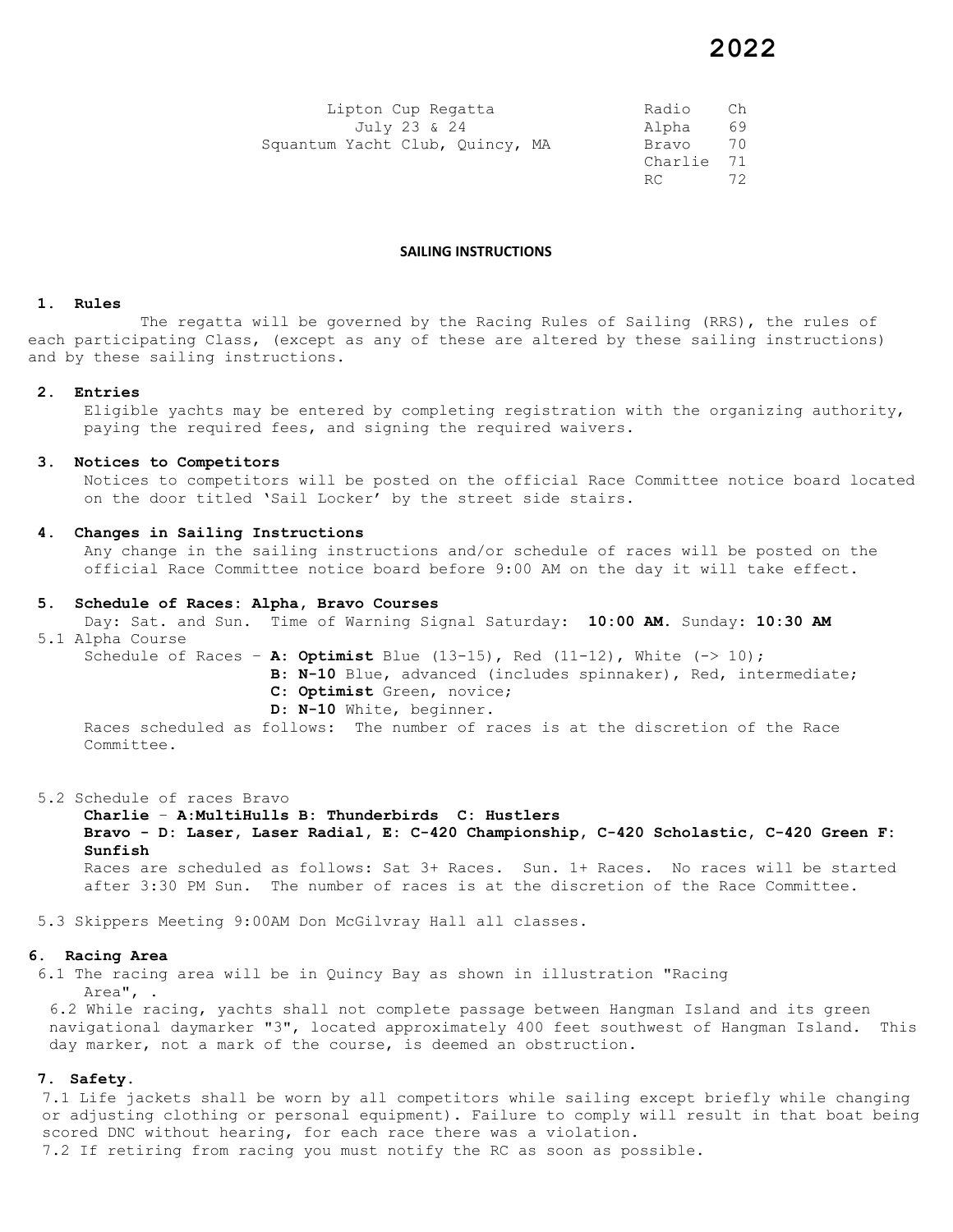## **8. The Course: See Paragraph 30**

### **9. Marks**

### 9.1 Alpha Course

Marks will be 2.5 foot tall solid green or orange pyramids.

- 9.2 Bravo Course will utilize:
- Marks will be yellow or orange pyramids.
- 9.3 New Marks When used in accordance with instruction 13, Change of Course after the Start, will be original marks. The starting and finishing marks will be buoys with a staff displaying an orange flag marked with a black "X".

#### **10. The Start**

10.1 Alpha Course

Races will be started in accordance with RRS Appendix T. There will be no visual signals. Classes starting at 3 minute intervals in the order of Optimist Blue, Red, White; N10 Blue, Red; Optimist Green; N10 White. The starting sequence will be as follows:

| SIGNAL      | SOUND           | TIME BEFORE START                  |
|-------------|-----------------|------------------------------------|
| Warning     | 3 long          | minutes<br>3                       |
| Preparatory | 2 long          | minutes<br>2                       |
|             | 1 long, 3 Short | minute, 30 seconds<br>$\mathbf{1}$ |
|             | 1 long          | minute                             |
|             | 3 short         | 30 seconds                         |
|             | 2 short         | 20 seconds                         |
|             | 1 short         | 10 seconds                         |
|             | 1 short each    | 5, 4, 3, 2, 1, seconds             |
| Start       | 1 long          |                                    |

There will be approximately 1 minute between classes.

- 10.2 Bravo and Charlie, Course Starts will be per RRS 26.1.
- 10.3 Depending on the number of entrants, the Laser and C420's may be divided by fleets at the discretion of the race committee.
- 10.4 The starting line will be between a staff displaying a white flag or shape on the race committee boat at the starboard end and starting mark at the port end. The windward mark shall be in place prior to the starting signal.
- 10.5 Yachts whose preparatory signal has not been made shall keep clear of the starting area, all yachts whose starting signal has been made, and all yachts racing.

### **11.0 Recalls**

- 11.1 Individual recalls will be signaled in accordance with RRS rule 29.2, except that code flag "X" will not be flown on Alpha course only.
- 11.2 (a) The failure to hail, the order of hail, the hail of some but not all, the failure of a boat to hear such a hail or the untimely hail of OCS boats will not be grounds for redress. This changes RRS 62.1 (a)
- 11.2 When a general recall has been signaled, any fleet subject to the recall shall return to the starting area and restart. The "First Substitute" will not be flown on Alpha Course only.

### **12.0 Mark Boats**

Mark boats may be stationed beyond each mark. Failure of a mark boat to be on station or to display her signal will not be grounds for redress.

### **13.0 Change of Course after the Start**

- 13.1 When changing the course after the start, the race committee will re-lay an original mark as practicable. Any mark to be rounded, after rounding the newly laid mark, may be relocated to maintain the original course configuration.
- 13.2 A change of course will be signaled near the mark beginning the leg being changed by a race committee boat that will display code flag "C" and the approximate compass bearing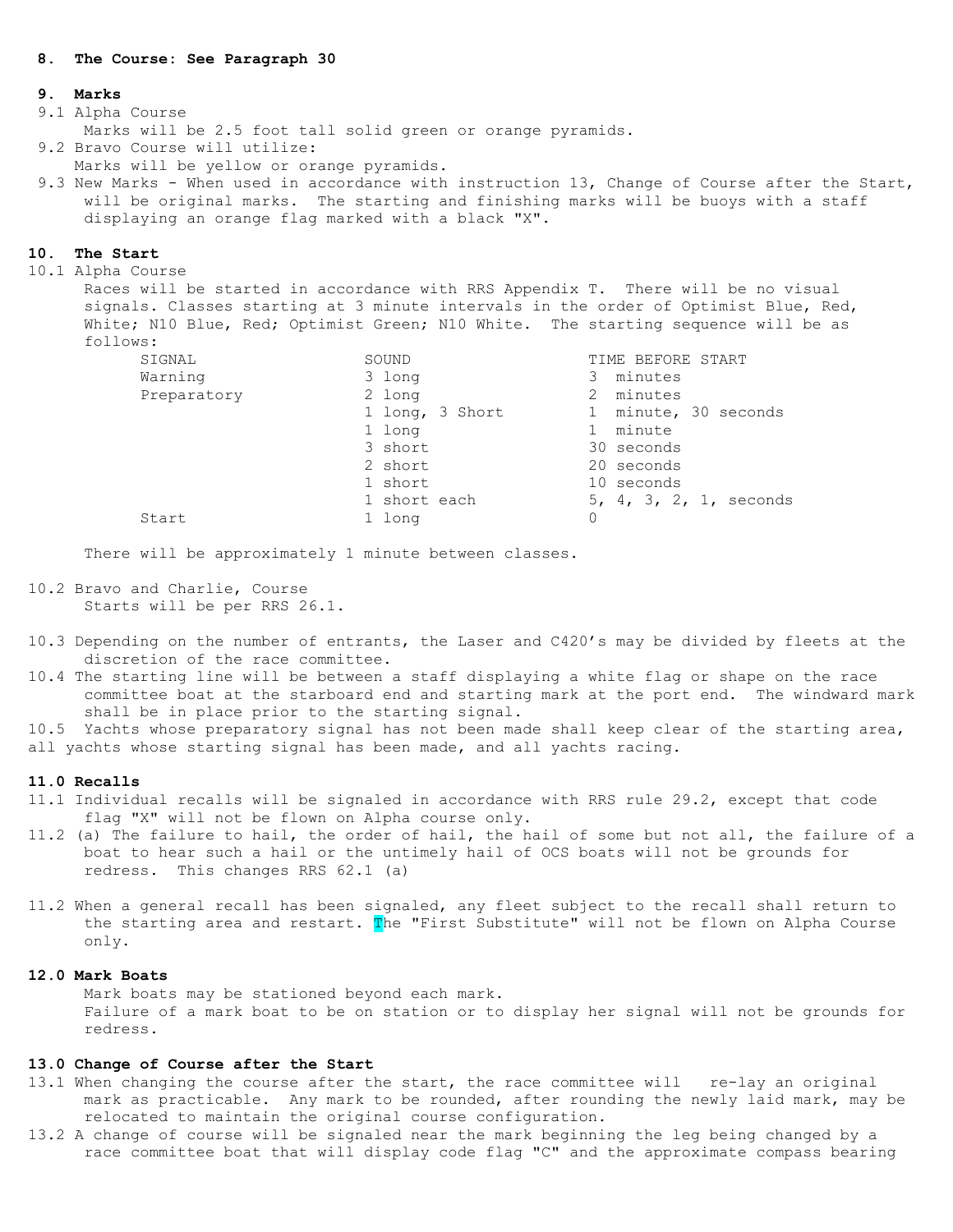to the new mark and sound a horn repeatedly. The change will be signaled before the leading yacht has begun the leg, although the newly laid mark may not yet be in position.

## **14.0 The Start/Finish**

The Starting Line will be between a white flag on the committee boat and a port end starting mark. The finishing line will be between a white flag on a race committee or finishing line boat and the port end finishing mark.

14.2 If a separate Finish line is not on station, the Starting line will also be the Finish Line.

## **14.3 The Start/Finish line shall be closed.**

## **15. Time Limit**

Bravo: The time limit will be 2.5 Hours for each class. Yachts finishing more than 30 minutes after the first yacht of her class finishes or after the time limit, whichever is later, will be scored "Did not finish". Alpha Line: As considered appropriate, the Race Committee shall have discretion to finish yachts in place having difficulty completing the course.

### **16.0 Propulsion, RRS 42**

In accordance with RRS 60; the Race Committee, a boat, or a Protest Committee May protest a boat for violations of RRS 42 (propulsion).

#### **17.0 Protests**

- 18.1 Protests shall be in writing. Forms for protests are available at the Protest Administration desk. All protests must be lodged there within one hour after the respective race committee boat docks at the SYC Clubhouse. Dock times for each line will be posted at the official Race Committee notice board.
- 17.2 The Jury may hear protests in approximately the order of receipt as soon as possible.
- 17.3 Protest notices will be posted within 30 minutes of the protest time limit to inform competitors where and when there is a hearing in which they are parties to a protest or named as witnesses.

## **18.0 Scoring**

18.1 Alpha, Bravo, Charlie

The Low-Point Scoring System, RRS AA2 of the racing rules, will apply, except that 5 races are scheduled of which 1 race constitutes a series. Each yacht's total score will be the sum of her scores for all races. There will be no throw outs. This changes RRS A2.1)

18.2 Alpha Course - N10 Blue, White, Red, and Optimist Red, Blue, White, Green will be scored as separate fleets.

## **19.0. Scoring, Points: 1st = 1, then place**

| F: Did not finish |  | Number of Registrants plus "1" |  |
|-------------------|--|--------------------------------|--|
| P: OCS            |  | Number of Registrants plus "1" |  |
| O: Disqualified   |  | Number of Registrants plus "1" |  |
| R: Retired        |  | Number of Registrants plus "1" |  |
| S: Did not start  |  | Number of Registrants plus "1" |  |
| W: Withdrew       |  | Number of Registrants plus "1" |  |

### **20.0 Support Boats**

20.1 Team leaders, coaches and other support personnel shall not enter the racing course between 11:00 AM and 5:00 PM inclusive except either to provide emergency assistance, or at the direction of the Race Committee. (We request that support boats monitor VHF channels of respective lines.) The penalty for failing to comply with this requirement may be the disqualification of all yachts associated with the infringing support personnel.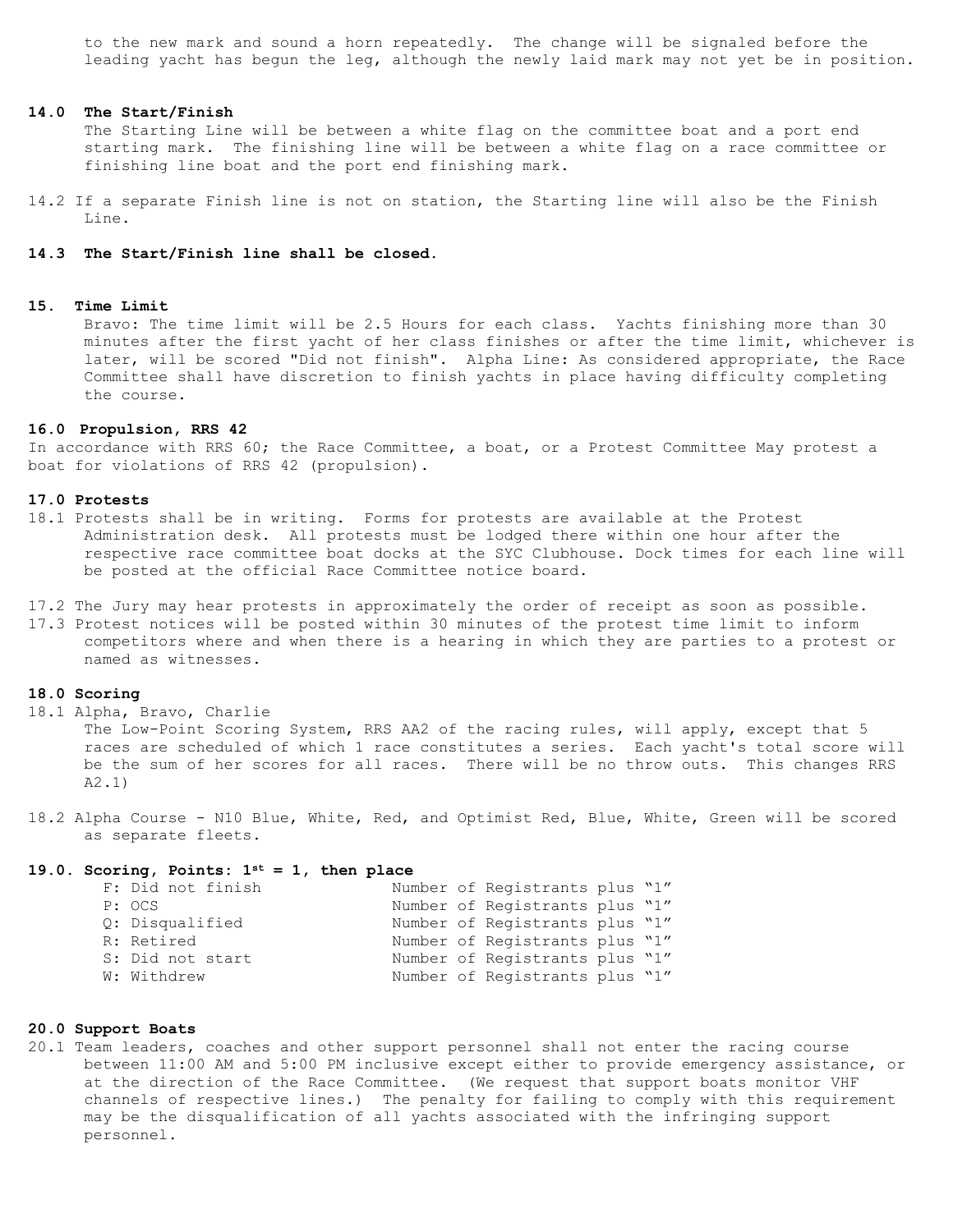### **21.0 Electronic Communication**

A yacht shall neither make electronic transmissions while racing nor receive such communications not available to all yachts.

## **22.0 Crew Changes**

22.1 Crew Changes shall be permitted after the last race on Saturday and before the first race on Sunday without the permission of either the Jury, Race Committee Chairman or Event Chairman. All other crew changes must have permission from either the Jury, Race Committee Chairman or Event Chairman. Permission may not be granted to accommodate increasing or decreasing wind strength.

### **22.0 Checking in**

22.1 Alpha Line: Participants are required to sail by the Race Committee Boat on Starboard to check in at the beginning of each day.

22.2 Bravo and Charlie: Participants are required to sail by the Race Committee Boat on Starboard to check in at the beginning of each day.

# **23.0 Prizes**

Prizes will be awarded to yachts placing first, second and third in the regatta.

### **24.0 Fleet Designations**

24.1 Colored Ribbons shall be displayed from the outhaul/clew area of:

| Participant: N10 Blue |                    | Ribbon: Blue |       |
|-----------------------|--------------------|--------------|-------|
|                       | N10 White          |              | White |
|                       | N10 Red            |              | Red   |
|                       | Opti Red           |              | Red   |
|                       | Opti Blue          |              | Blue  |
|                       | Opti White         |              | White |
|                       | Opti Green         |              | Green |
|                       | Laser              |              | Blue  |
|                       | Laser Radial       |              | Green |
|                       | Laser 4.7          |              | Red   |
|                       | C-420 Championship |              | Blue  |
|                       | C-420 Scholastic   |              | Red   |
|                       | $C-420$ Green      |              | Green |
|                       |                    |              |       |

## **25.0 PARENTS/SPECTATORS**

25.1 Competitors are responsible for the behavior of their parents/spectators. Undue interference, failure to follow Race Officials instructions, or these Sailing Instructions of any sort may be cause for disqualification.

## **26.0 Disclaimer of Liability**

26.1 Competitors participate in the regatta entirely at their own risk. See RRS 4, Decision to Race. The organizing authority will not accept any liability for material damage or personal injury or death sustained in conjunction with or prior to, during, or after the regatta.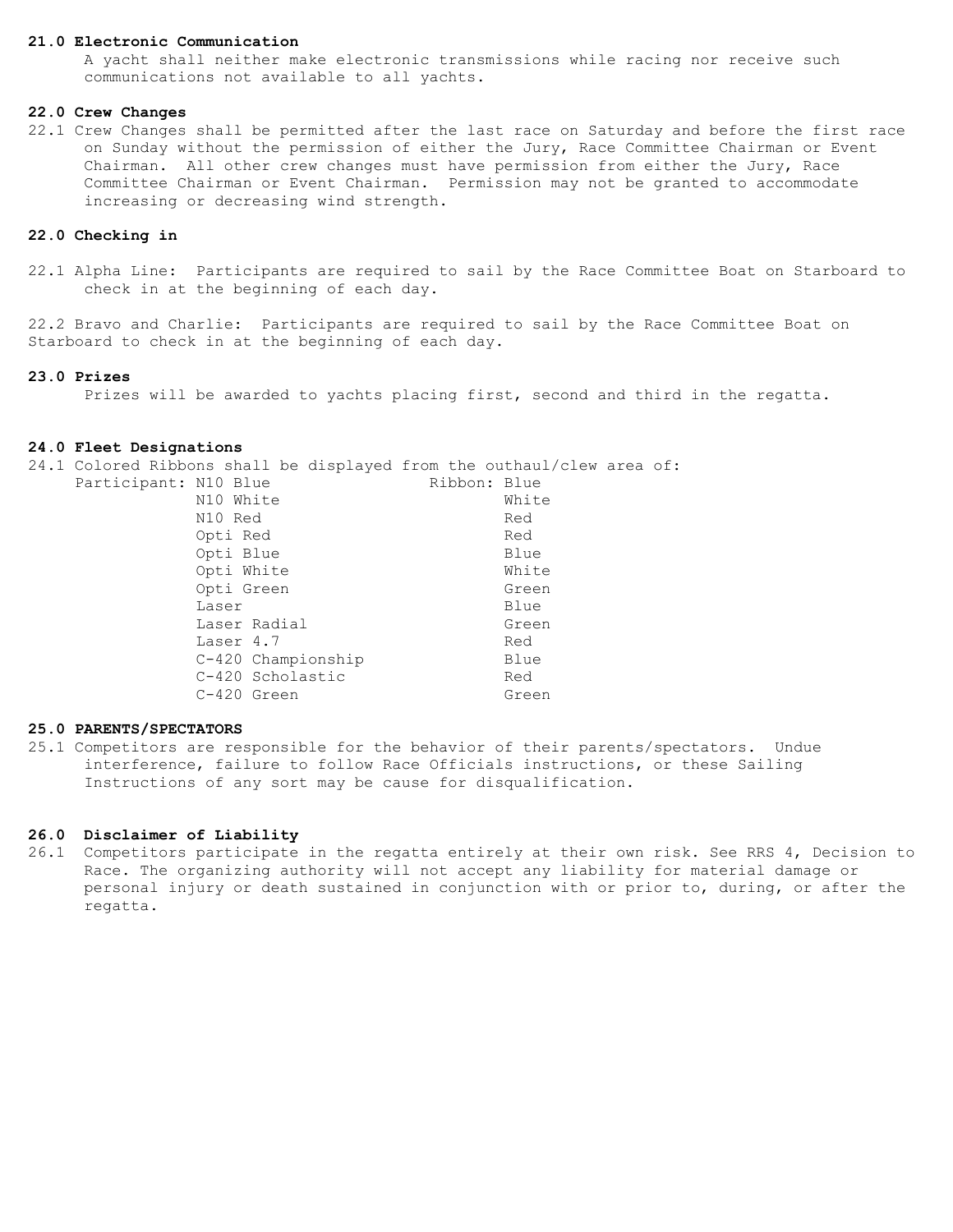30.1



Windward/Leeward Offset & Gates

30.2 The race courses may be sailed once, twice or three times around by a number next to the course number displayed on Race Committee boat.

### **Thanks**

SPECIAL THANKS TO THE ALPHA, BRAVO, CHARLIE COURSE RACE COMMITTEES AND REGATTA STAFF FOR HELPING US MAKE IT HAPPEN AGAIN.

| REGATTA CHAIRMAN: Bob Thomas (781)608-5583      |                   | Marine Radio Ch: 72 |  |
|-------------------------------------------------|-------------------|---------------------|--|
| ALPHA RACE COMMITTEE CHAIRMAN: Chris Harrington |                   | Marine Radio Ch: 69 |  |
| BRAVO RACE COMMITTEE CHAIRMAN: TBD              |                   | Marine Radio Ch: 70 |  |
| CHARLIE RACE COMMITTEE CHAIRMAN: TBD            |                   | Marine Radio Ch: 71 |  |
| SYC                                             | Tel: 617-770-4811 |                     |  |